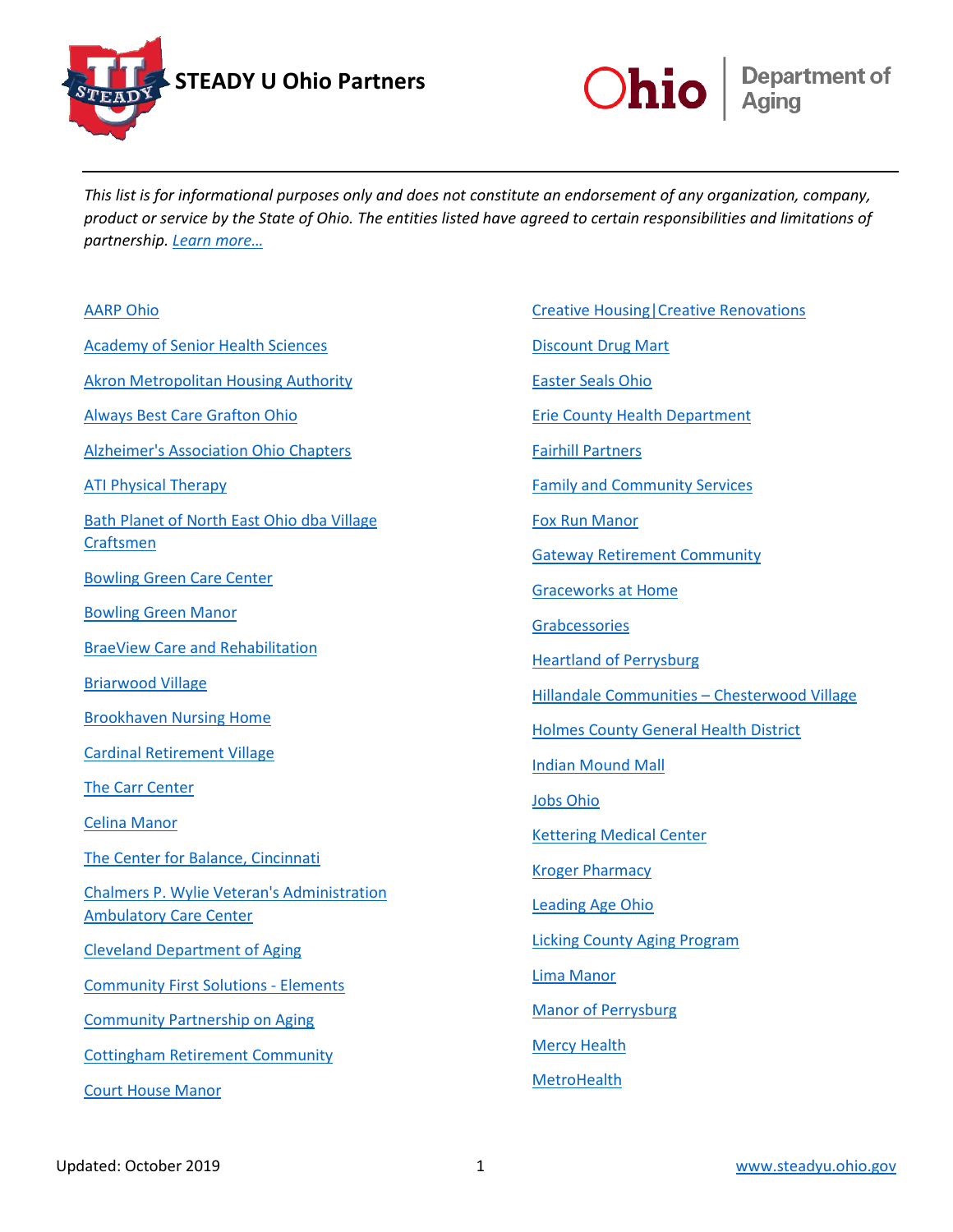[Molina Healthcare](http://www.molinahealthcare.com/en-US/Pages/home.aspx) [Mount Carmel Health System](http://www.trinity-health.org/mount-carmel-health-system-columbus-oh) [Ohio Academy of Family Physicians](http://www.ohioafp.org/) [Ohio Assisted Living Association](http://www.ohioassistedliving.org/) [Ohio Association of Area Agencies on Aging](http://www.ohioaging.org/)  [Ohio Association of Senior Centers](http://www.ohioasc.org/) [Ohio Bureau of Workers Compensation](http://www.ohiobwc.com/) [Ohio Chamber of Commerce](http://www.ohiochamber.com/) [Ohio Council for Home Care and Hospice](http://www.ochch.org/) [Ohio Council of Retail Merchants](http://www.ocrm.net/) [Ohio Dental Association](http://www.oda.org/) [Ohio Department of Aging](http://www.aging.ohio.gov/) [Ohio Department of Developmental Disabilities](http://dodd.ohio.gov/) [Ohio Department of Health](http://www.odh.ohio.gov/) [Ohio Department of Job and Family Services](http://www.jfs.ohio.gov/) [Ohio Department of Medicaid](http://www.medicaid.ohio.gov/) [Ohio Department of Mental Health and Addiction](http://mha.ohio.gov/)  **[Services](http://mha.ohio.gov/)** [Ohio Department of Public Safety](http://publicsafety.ohio.gov/) [Ohio Department of Veteran's Services](http://dvs.ohio.gov/) [Ohio Emergency Management Agency](http://www.ema.ohio.gov/) [Ohio Farm Bureau Federation](https://ofbf.org/) [Ohio Foot and Ankle Medical Association](http://ohfama.org/) [Ohio Governor's Office of Health Transformation](http://www.healthtransformation.ohio.gov/) [Ohio Health Care Association](http://www.ohca.org/) [Ohio Hospital Association](http://www.ohiohospitals.org/) [Ohio Northern University Raabe College of](http://www.onu.edu/pharmacy)  **[Pharmacy](http://www.onu.edu/pharmacy)** [Ohio Older Adults Falls Prevention Coalition](http://www.healthy.ohio.gov/vipp/oafpc/oafpc.aspx)

[Ohio Optometric Association](http://ohio.aoa.org/) [Ohio Osteopathic Association](http://ooanet.org/aws/OOSA/pt/sp/home_page) [Ohio Pharmacists Association](http://www.ohiopharmacists.org/) [Ohio Physical Therapy Association](http://www.ohiopt.org/) [Ohio Psychological Association](http://www.ohpsych.org/) [Ohio Public Health Association](http://ohiopha.org/) [Ohio State Board of Pharmacy](http://pharmacy.ohio.gov/) [Ohio State Chiropractic Association](http://oscachiro.org/) [Ohio State Medical Association](http://www.osma.org/) [Ohio's Best Rx](http://www.ohiobestrx.com/) [Pearlview Rehab and Wellness Center](http://www.pearlviewcarecenter.com/) [Perrysburg Commons](http://www.perrysburgcommons.com/) [Piqua Manor](http://piquamanor.com/) [Prevent Blindness Ohio](http://ohio.preventblindness.org/) [Prime Time Office on Aging](http://www.primetimejeffersoncounty.com/) [Roselawn Manor](http://roselawnmanor.com/) [Safeguard Technology, Inc.](http://www.safeguard-technology.com/) [Safety Step, LLC](http://www.safetystepllc.com/) [Shawnee Manor](http://shawneemanor.com/) [Solutions in Place, LLC](http://soinplace.com/) [St Catherine's Manor of Findlay](http://stcatherinesfindlay.com/) [St Catherine's Manor of Washington Court House](http://stcatherinescourthouse.com/) [St Catherine's' Manor of Fostoria](http://stcatherinesfostoria.com/) [Union County Health Department Falls Coalition](http://www.uchd.net/fall-prevention-for-seniors) [University of Cincinnati Medical Center](http://www.uchealth.com/) [Upper Arlington Fire Division](https://upperarlingtonoh.gov/fire-division/) [Van Wert Manor](http://vanwertmanor.com/)

[Vantage Aging](http://www.vantageaging.org/)